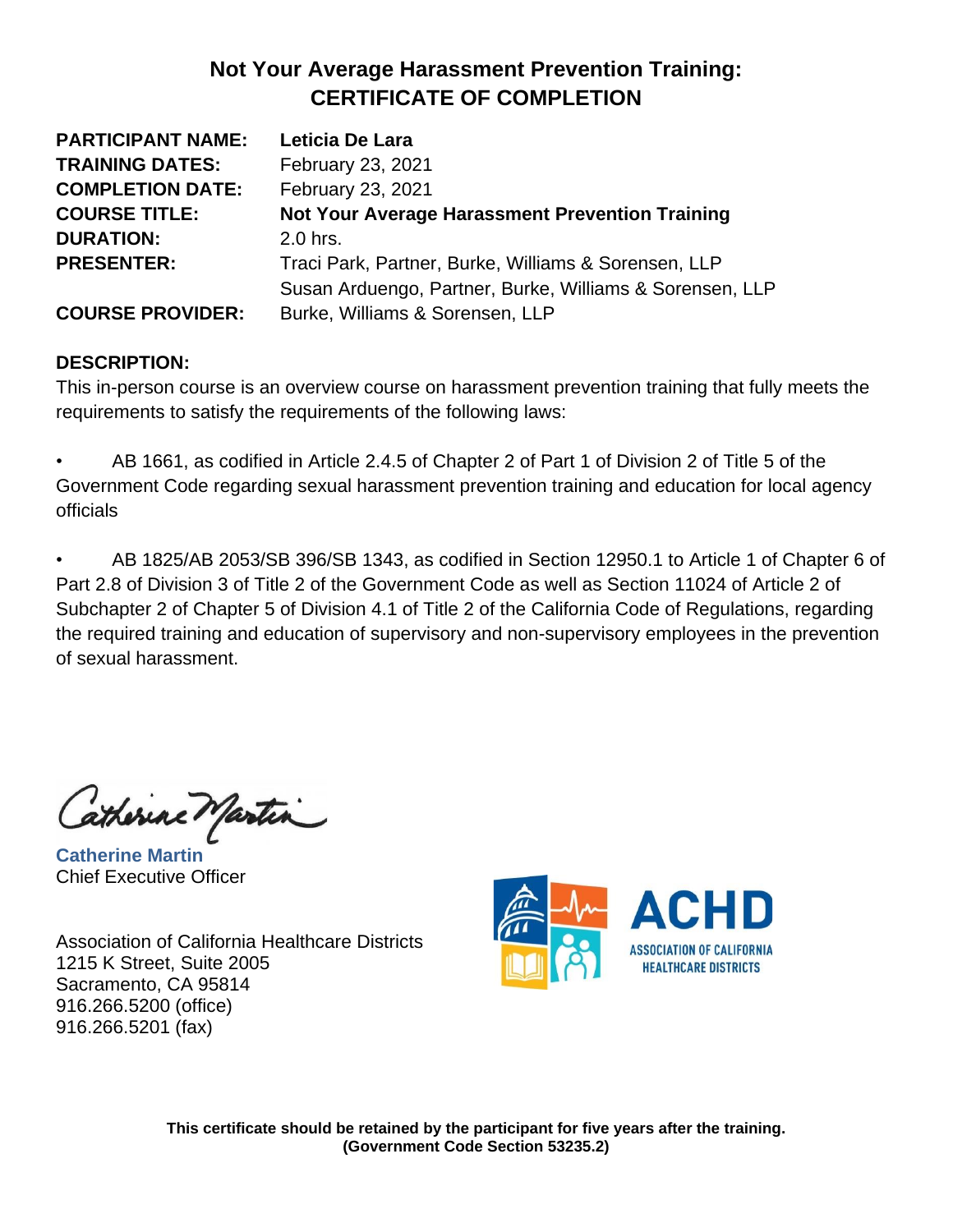

# Certificate of Completion

## Karen Borja

has completed Anti-Sexual Harassment Managers - Course 1: Introduction to Sexual Harassment

01-JUN-2022



Affiliates Risk Management Services, Inc.

215 Lexington Ave, 12<sup>th</sup> Floor | New York, NY 10016

The CAL I www.theCAL.org | CALhelp@armsinc.org | 212-261-4363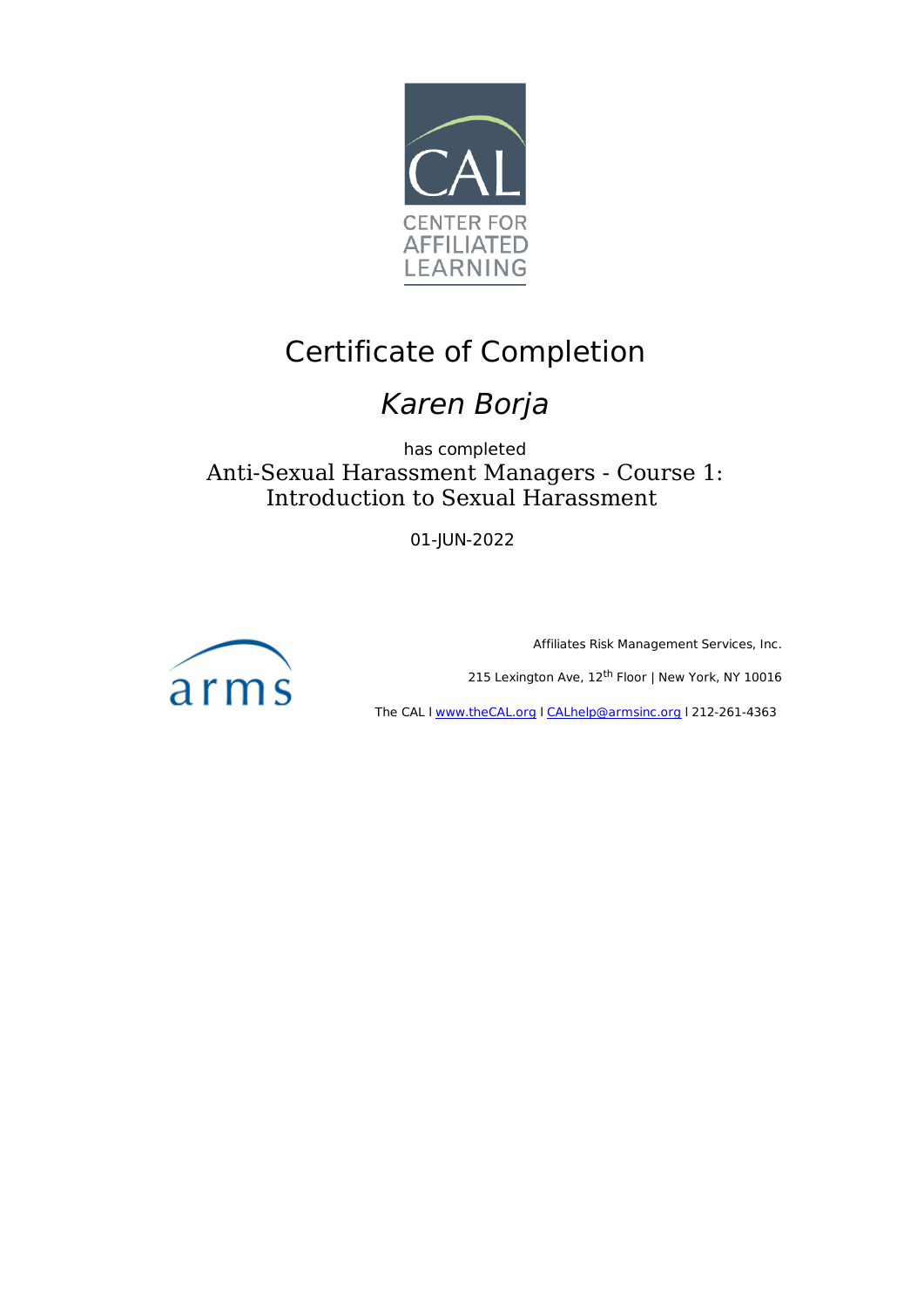| <b>PARTICIPANT NAME:</b> | <b>Arthur Shorr</b>                                      |
|--------------------------|----------------------------------------------------------|
| <b>TRAINING DATES:</b>   | February 23, 2021                                        |
| <b>COMPLETION DATE:</b>  | February 23, 2021                                        |
| <b>COURSE TITLE:</b>     | <b>Not Your Average Harassment Prevention Training</b>   |
| <b>DURATION:</b>         | 2.0 hrs.                                                 |
| <b>PRESENTER:</b>        | Traci Park, Partner, Burke, Williams & Sorensen, LLP     |
|                          | Susan Arduengo, Partner, Burke, Williams & Sorensen, LLP |
| <b>COURSE PROVIDER:</b>  | Burke, Williams & Sorensen, LLP                          |

#### **DESCRIPTION:**

This in-person course is an overview course on harassment prevention training that fully meets the requirements to satisfy the requirements of the following laws:

• AB 1661, as codified in Article 2.4.5 of Chapter 2 of Part 1 of Division 2 of Title 5 of the Government Code regarding sexual harassment prevention training and education for local agency officials

• AB 1825/AB 2053/SB 396/SB 1343, as codified in Section 12950.1 to Article 1 of Chapter 6 of Part 2.8 of Division 3 of Title 2 of the Government Code as well as Section 11024 of Article 2 of Subchapter 2 of Chapter 5 of Division 4.1 of Title 2 of the California Code of Regulations, regarding the required training and education of supervisory and non-supervisory employees in the prevention of sexual harassment.

atherine Martin

**Catherine Martin** Chief Executive Officer

Association of California Healthcare Districts 1215 K Street, Suite 2005 Sacramento, CA 95814 916.266.5200 (office) 916.266.5201 (fax)

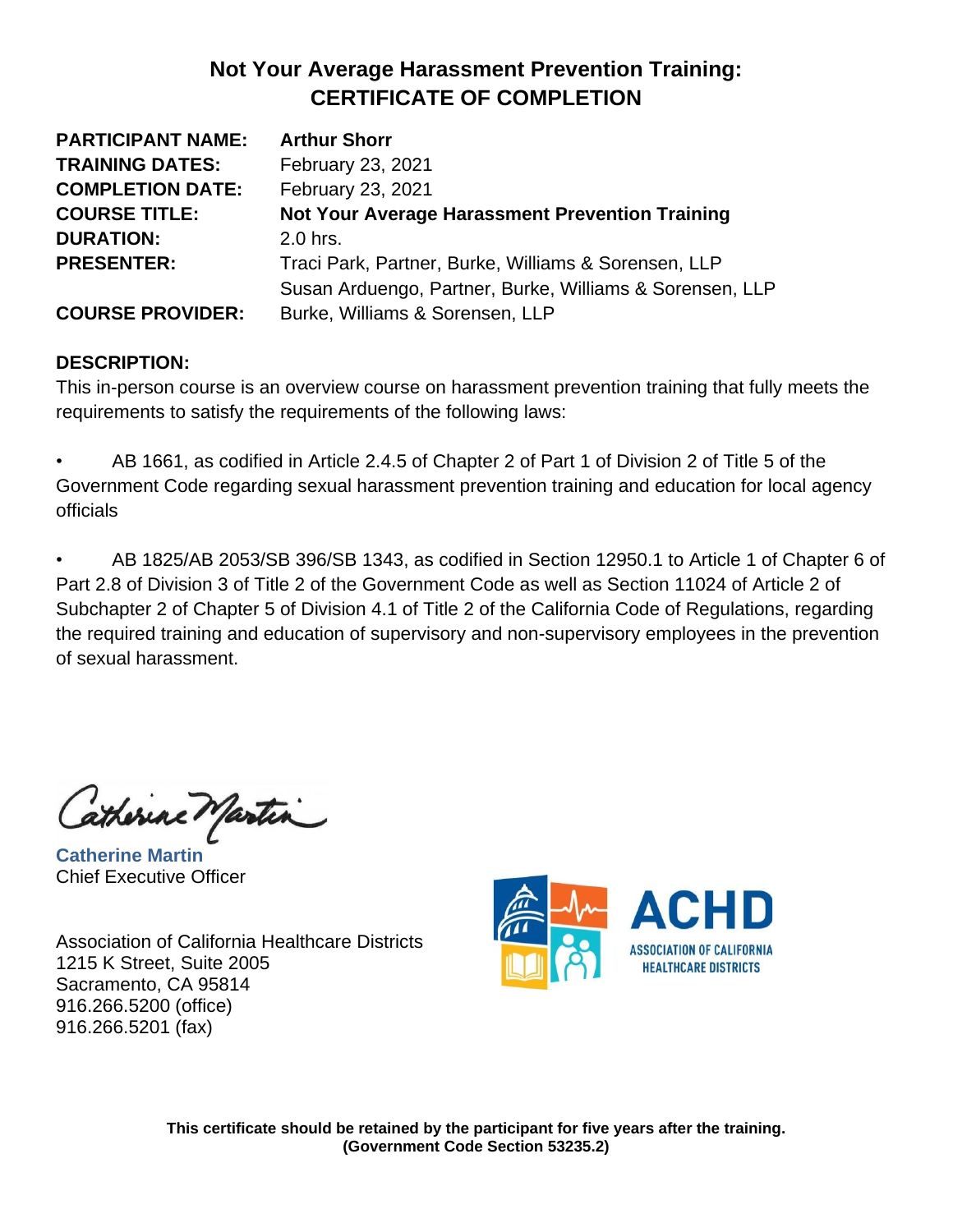| <b>PARTICIPANT NAME:</b> | <b>Carole Rogers</b>                                        |
|--------------------------|-------------------------------------------------------------|
| <b>TRAINING DATES:</b>   | March 9, 2021                                               |
| <b>COMPLETION DATE:</b>  | March 9, 2021                                               |
| <b>COURSE TITLE:</b>     | <b>Not Your Average Harassment Prevention Training</b>      |
| <b>DURATION:</b>         | 2.0 hrs.                                                    |
| <b>PRESENTER:</b>        | Kelly Trainer, Partner, Burke, Williams & Sorensen, LLP     |
|                          | Richard Shrieba, Associate, Burke, Williams & Sorensen, LLP |
| <b>COURSE PROVIDER:</b>  | Burke, Williams & Sorensen, LLP                             |

#### **DESCRIPTION:**

This in-person course is an overview course on harassment prevention training that fully meets the requirements to satisfy the requirements of the following laws:

• AB 1661, as codified in Article 2.4.5 of Chapter 2 of Part 1 of Division 2 of Title 5 of the Government Code regarding sexual harassment prevention training and education for local agency officials

• AB 1825/AB 2053/SB 396/SB 1343, as codified in Section 12950.1 to Article 1 of Chapter 6 of Part 2.8 of Division 3 of Title 2 of the Government Code as well as Section 11024 of Article 2 of Subchapter 2 of Chapter 5 of Division 4.1 of Title 2 of the California Code of Regulations, regarding the required training and education of supervisory and non-supervisory employees in the prevention of sexual harassment.

atherine Martin

**Catherine Martin** Chief Executive Officer

Association of California Healthcare Districts 1215 K Street, Suite 2005 Sacramento, CA 95814 916.266.5200 (office) 916.266.5201 (fax)

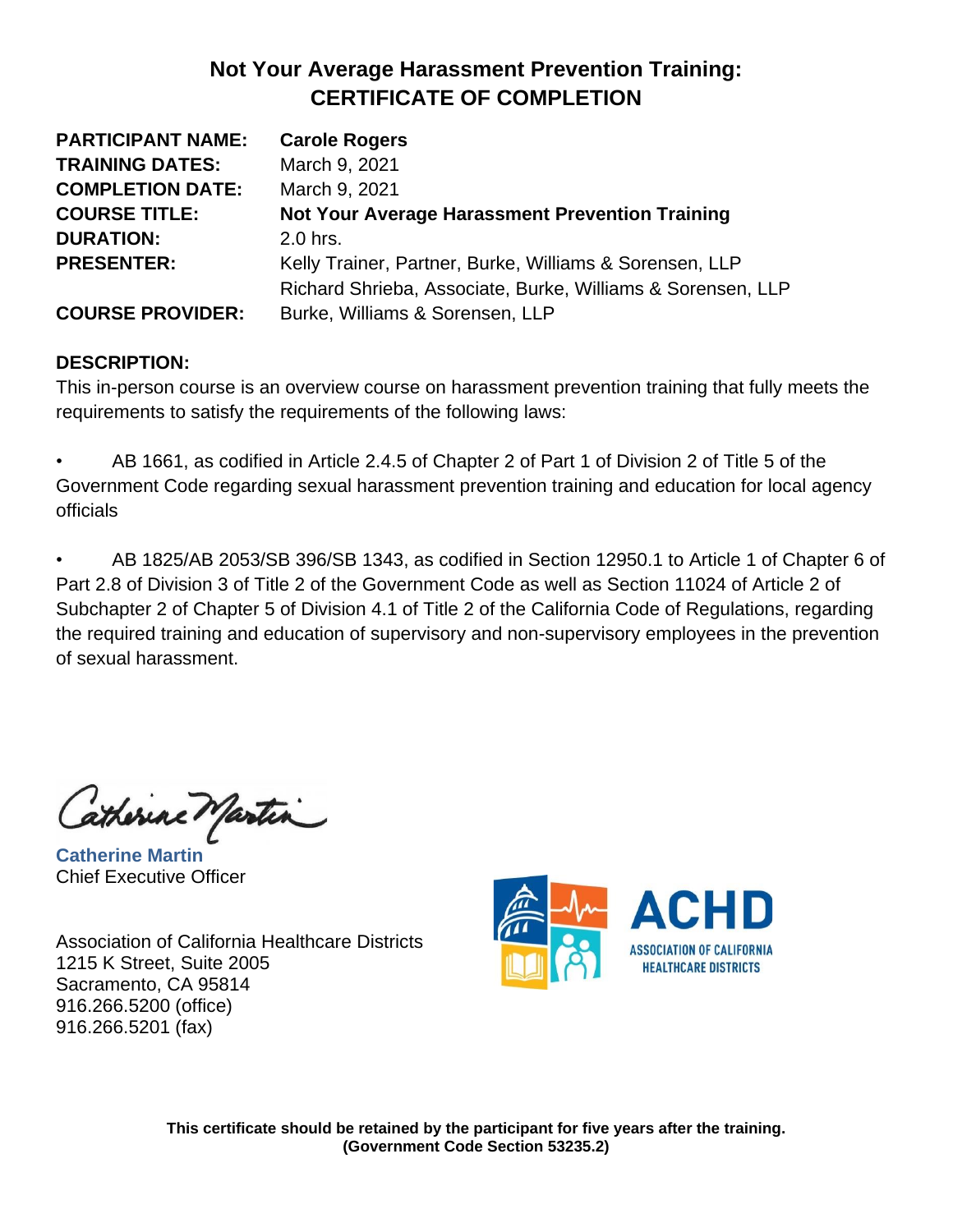| <b>PARTICIPANT NAME:</b> | <b>Les Zendle</b>                                        |
|--------------------------|----------------------------------------------------------|
| <b>TRAINING DATES:</b>   | February 23, 2021                                        |
| <b>COMPLETION DATE:</b>  | February 23, 2021                                        |
| <b>COURSE TITLE:</b>     | <b>Not Your Average Harassment Prevention Training</b>   |
| <b>DURATION:</b>         | 2.0 hrs.                                                 |
| <b>PRESENTER:</b>        | Traci Park, Partner, Burke, Williams & Sorensen, LLP     |
|                          | Susan Arduengo, Partner, Burke, Williams & Sorensen, LLP |
| <b>COURSE PROVIDER:</b>  | Burke, Williams & Sorensen, LLP                          |

#### **DESCRIPTION:**

This in-person course is an overview course on harassment prevention training that fully meets the requirements to satisfy the requirements of the following laws:

• AB 1661, as codified in Article 2.4.5 of Chapter 2 of Part 1 of Division 2 of Title 5 of the Government Code regarding sexual harassment prevention training and education for local agency officials

• AB 1825/AB 2053/SB 396/SB 1343, as codified in Section 12950.1 to Article 1 of Chapter 6 of Part 2.8 of Division 3 of Title 2 of the Government Code as well as Section 11024 of Article 2 of Subchapter 2 of Chapter 5 of Division 4.1 of Title 2 of the California Code of Regulations, regarding the required training and education of supervisory and non-supervisory employees in the prevention of sexual harassment.

atherine Martin

**Catherine Martin** Chief Executive Officer

Association of California Healthcare Districts 1215 K Street, Suite 2005 Sacramento, CA 95814 916.266.5200 (office) 916.266.5201 (fax)

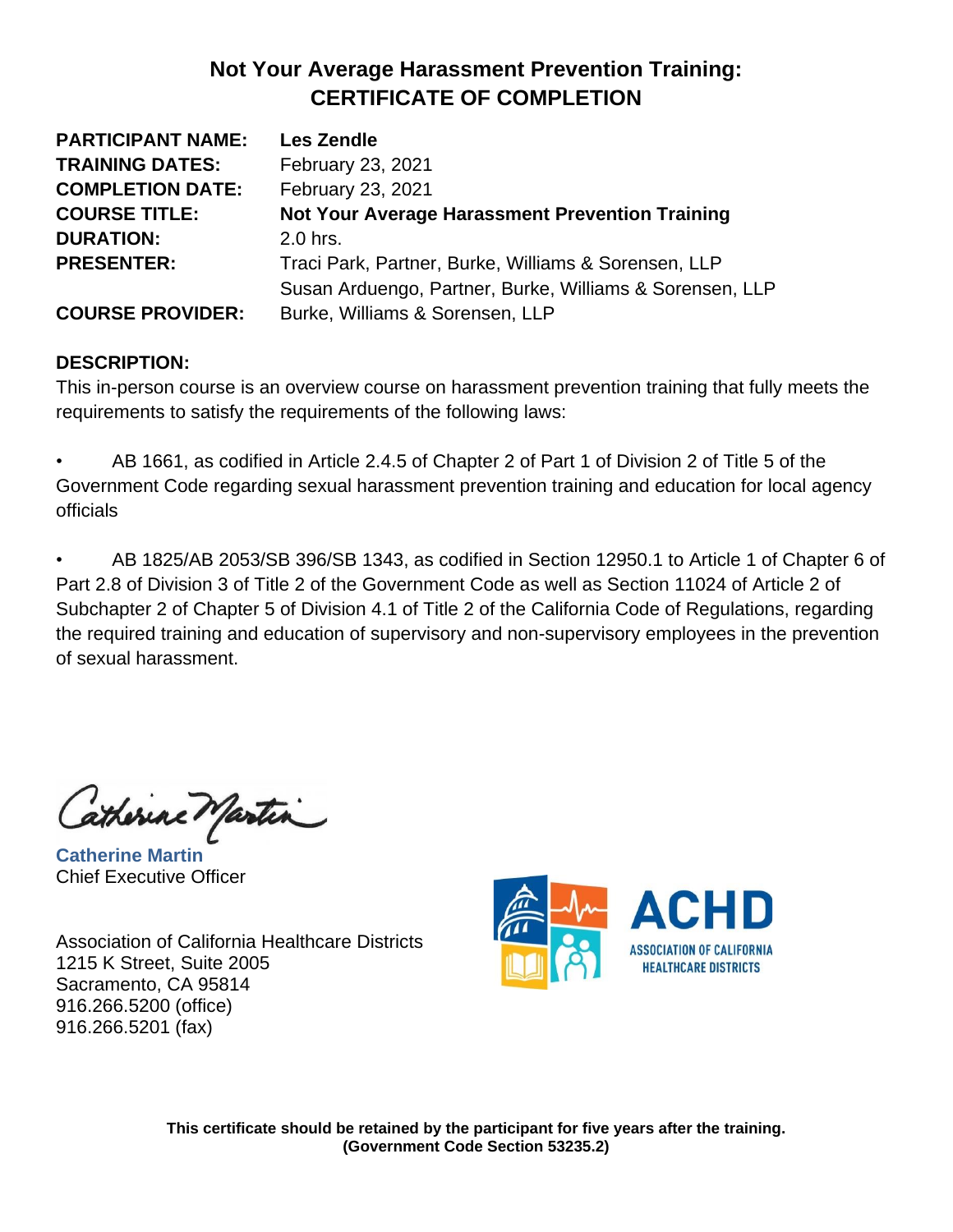| <b>PARTICIPANT NAME:</b> | <b>Evett PerezGil</b>                                    |
|--------------------------|----------------------------------------------------------|
| <b>TRAINING DATES:</b>   | February 23, 2021                                        |
| <b>COMPLETION DATE:</b>  | February 23, 2021                                        |
| <b>COURSE TITLE:</b>     | <b>Not Your Average Harassment Prevention Training</b>   |
| <b>DURATION:</b>         | 2.0 hrs.                                                 |
| <b>PRESENTER:</b>        | Traci Park, Partner, Burke, Williams & Sorensen, LLP     |
|                          | Susan Arduengo, Partner, Burke, Williams & Sorensen, LLP |
| <b>COURSE PROVIDER:</b>  | Burke, Williams & Sorensen, LLP                          |

#### **DESCRIPTION:**

This in-person course is an overview course on harassment prevention training that fully meets the requirements to satisfy the requirements of the following laws:

• AB 1661, as codified in Article 2.4.5 of Chapter 2 of Part 1 of Division 2 of Title 5 of the Government Code regarding sexual harassment prevention training and education for local agency officials

• AB 1825/AB 2053/SB 396/SB 1343, as codified in Section 12950.1 to Article 1 of Chapter 6 of Part 2.8 of Division 3 of Title 2 of the Government Code as well as Section 11024 of Article 2 of Subchapter 2 of Chapter 5 of Division 4.1 of Title 2 of the California Code of Regulations, regarding the required training and education of supervisory and non-supervisory employees in the prevention of sexual harassment.

atherine Martin

**Catherine Martin** Chief Executive Officer

Association of California Healthcare Districts 1215 K Street, Suite 2005 Sacramento, CA 95814 916.266.5200 (office) 916.266.5201 (fax)